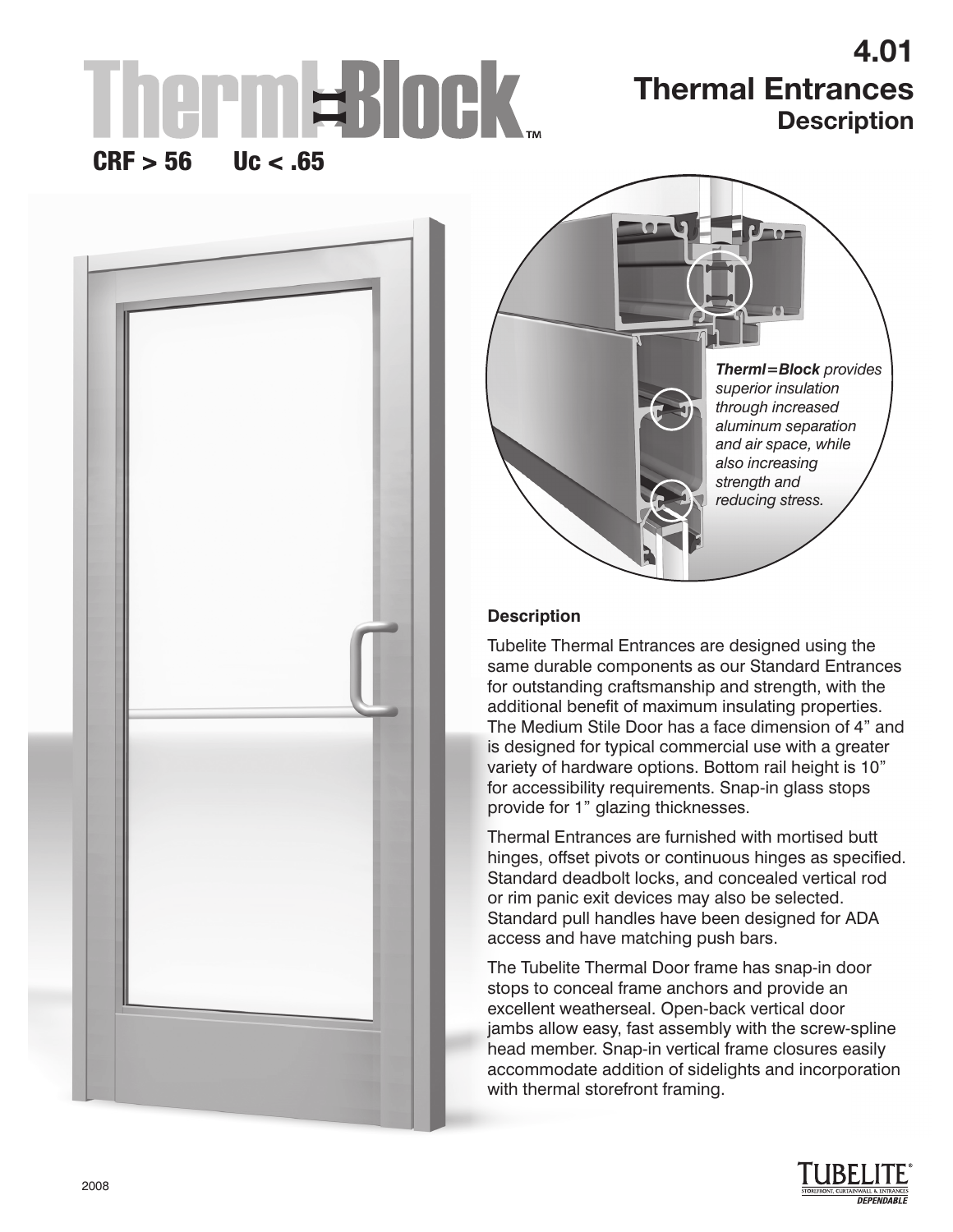# **4.02 Thermal Entrances Guide Specifi cations**

## **General**

### **Description**

Furnish all necessary materials, labor and equipment for the complete installation of aluminum entrance doors, door frames and hardware as shown on the drawings and specified herein.

Doors and frames shall be as manufactured by Tubelite Inc., Walker, Michigan. Whenever substitute products are to be considered, supporting technical literature, samples, drawings and performance data must be submitted ten (10) days prior to bid in order to make a valid comparison of the products involved.

Test reports certified by an independent laboratory must be made available upon request.

## **Product**

#### **Performance Requirements**

Air infiltration shall not exceed .30 CFM/F $t^2$ when tested in accordance with ASTM E-283 at a test pressure of 6.24 PSF. Actual test result was .30 CFM/Ft<sup>2</sup>.\*

 There shall be no uncontrolled water entry when tested in accordance with ASTM E-331 "Water Penetration of Exterior Windows, Curtainwalls and Doors by Uniform Static Air Pressure Difference" at a test pressure of 0 PSF.

 Thermal transmittance due to conduction  $(U_c)$  shall not be greater than .651 - insulbar only, BTU/Hr/Ft<sup>2</sup>/F degree when tested in accordance with AAMA 1503-98. Condensation Resistance Factor (CRF) shall not be less than 56 - insulbar only, when tested in accordance with AAMA 1503-98.

 Structural performance per ASTM E330-02 shall bebased on an actual deflection of 0.02" at a test pressure of 30.09 PSF.

#### **Materials**

Extrusions shall be of aluminum alloy 6063-T5 extruded within commercial tolerance and free from defects impairing strength and/or durability. Door stile and rail sections to be a minimum of .125 inch wall thickness. Door frame sections to be of .080 inch minimum wall thickness, with glazing and door moldings a minimum of .050 inch.

Threaded steel tension rods of .375 inch diameter shall run the full width of the top and bottom rails and shall be fixed with aluminum lugs and lock nuts.

Door glazing shall be by means of a fixed gasket of high quality extruded elastomeric material. Door frame members shall have a continuous wool

pile/vinyl fin weatherstripping at the head and jamb members. Bottom rail weatherstrip at threshold is standard. Door stops shall be of snap-in design on butt hinge and offset pivot applications, eliminating use of exposed screws.

All door and frame members shall be accurately fitted to flush hairline joints.

Thermal barrier shall be a dual glass fiber insulbar crimped in place separating interior from exterior surfaces for efficient thermal performance of door and frame members. Thresholds have a two part chemically curing, unfilled polyurethane casting resin poured in place.

#### **Finish**

All exposed framing surfaces shall be free of scratches and other serious blemishes. Finish to be: (architect select)

 Etched and clear anodized (AAM12C22A31) Class 2 Clear (OA) (AAM12C22A41) Class 1 Clear (2A) Electrolytically deposited color (AAM12C22A44) Class 1 Champagne (4K) Light Amber (2K) Amber (1K) Statuary Bronze(3K) Black (OD) Fluoropolymer painted color \_\_\_\_\_\_\_\_\_\_\_\_\_\_.

## **Execution**

#### **Installation**

Shall be in accordance with the manufacturer's installation instructions and the approved shop drawings. \*Additional requirements to exceed published results for air and water performance are noted in the test reports.

**Note**: In keeping with Tubelite's policy of continuing product improvements, all specifications are subject to change without written notice by the manufacturer.

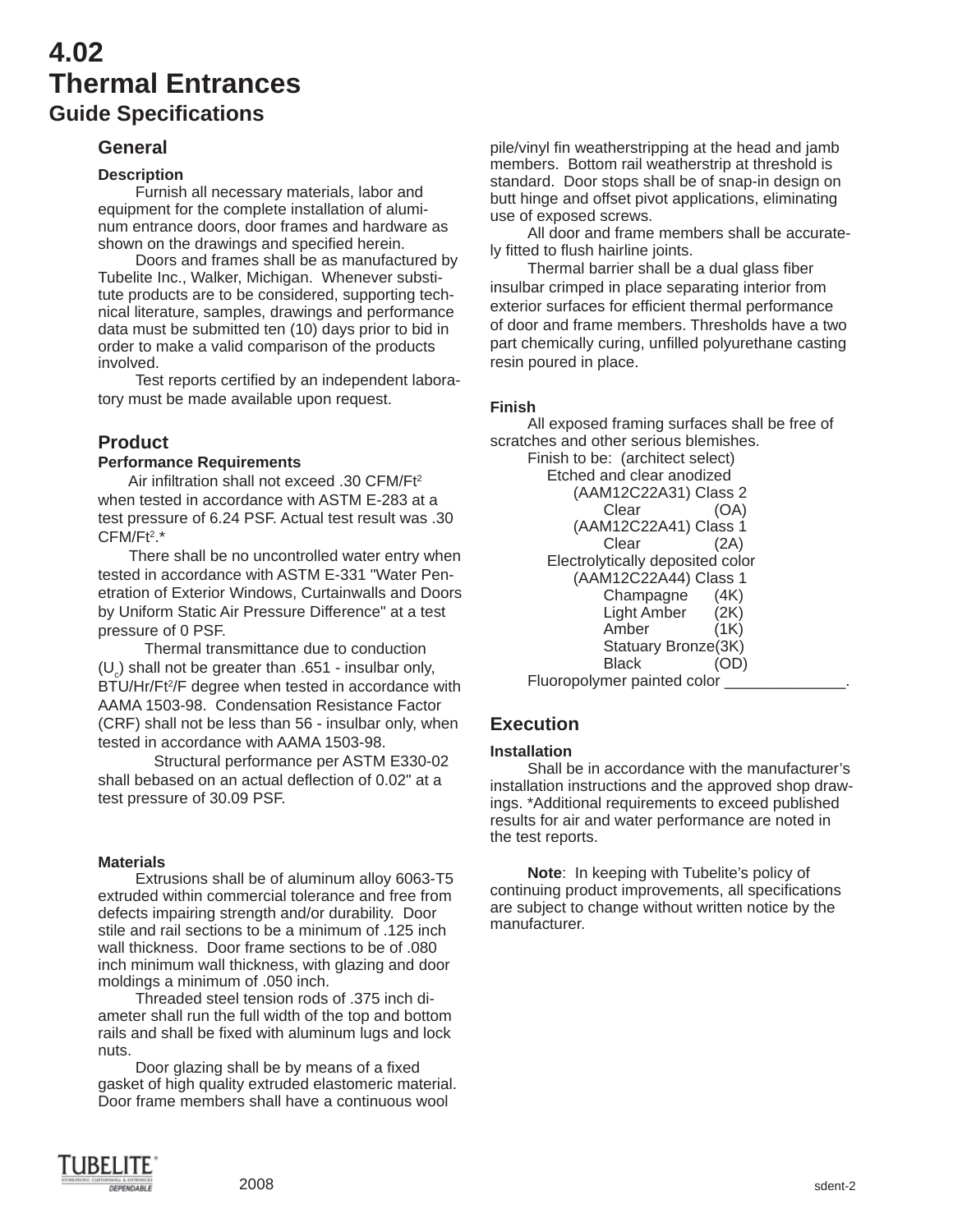

\*SEALANT, ROD, & ANCHORS NOT BY TUBELITE

 $2008$